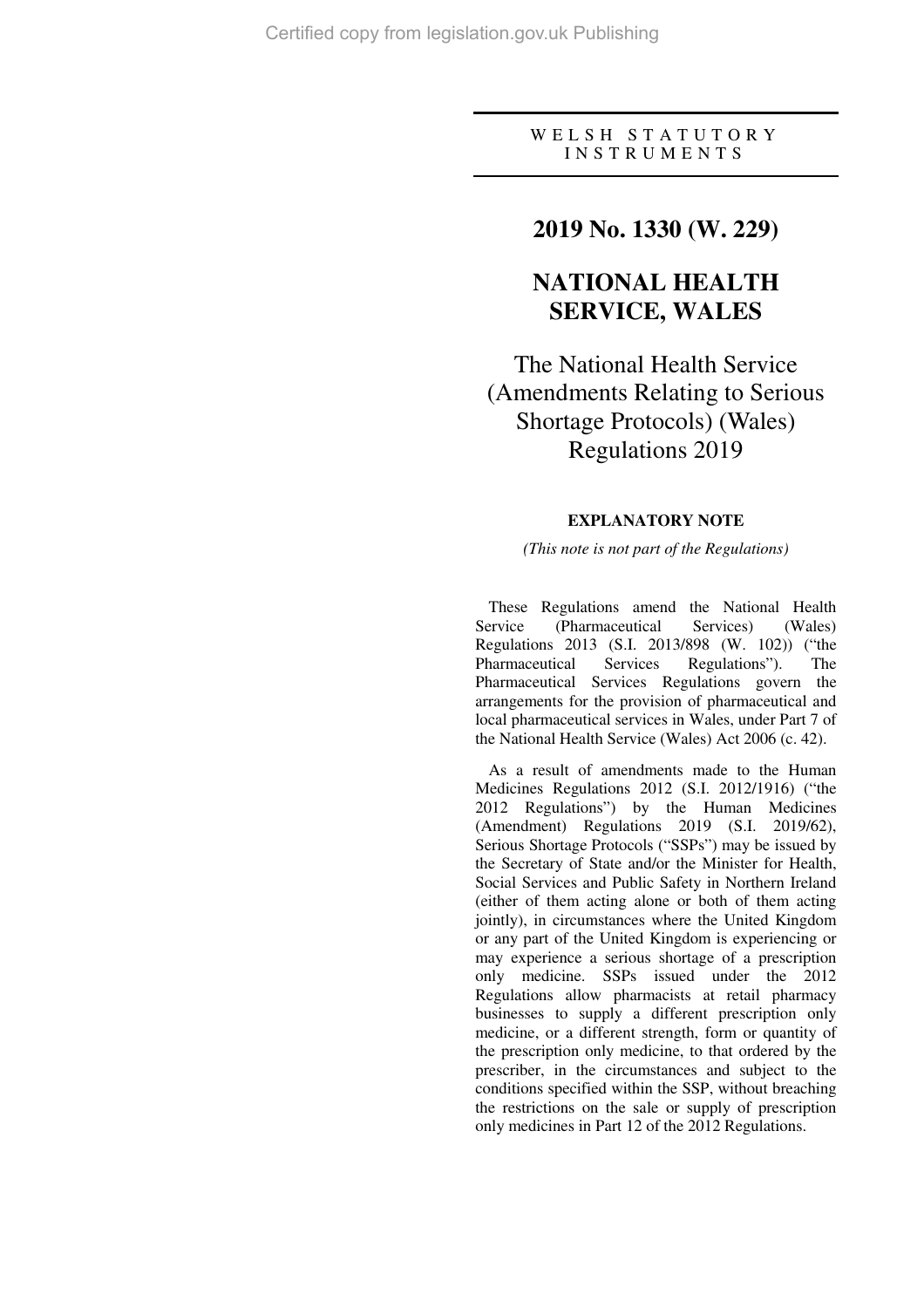These Regulations make a number of consequential changes to the NHS terms of service for NHS pharmacists and NHS appliance contractors in Schedules 4 and 5 to the Pharmaceutical Services Regulations, and make provision in relation to SSPs.

Regulation 2 of these Regulations amends the Pharmaceutical Services Regulations to extend the scope of SSPs. The amendments enable the Welsh Ministers to issue SSPs relating to health care products (drugs and appliances) that are not prescription only. Where the Welsh Ministers are of the opinion that Wales (or a part of Wales) is experiencing, or may experience, a serious shortage of the healthcare product concerned, they may issue a SSP to enable NHS pharmacists and NHS appliance contractors providing pharmaceutical or local pharmaceutical services in Wales, to supply a different product or quantity of product to that ordered on a prescription form. The supply must be in accordance with any conditions contained with the applicable SSP, and only in the circumstances specified.

Where a SSP is in place, the NHS pharmacist or NHS appliance contractor must consider whether it is reasonable and appropriate to supply in accordance with the SSP rather than fulfilling the NHS prescription for that product. Where an NHS pharmacist or NHS appliance contractor does supply in accordance with the SSP, the original NHS prescription must be endorsed accordingly. The original NHS prescription can no longer be fulfilled, and the original prescription form, in its endorsed form, is repurposed as the record of the SSP supply for payment purposes. An NHS pharmacist must include information to the effect that the product is being supplied in accordance with a SSP in the dispensing label on the packaging of the product supplied. An NHS appliance contractor must provide information to the effect that the product is being supplied in accordance with a SSP, in a written note for the patient's benefit (regulations  $3(2)$ ,  $(3)$  and  $(4)(e)$  and  $4(2)$ , (3) and (4)(c)).

If a product supplied by (or under the supervision of) an NHS pharmacist in accordance with a SSP is a prescription only medicine that is different to but has a similar therapeutic effect to the product originally ordered, the NHS pharmacist must notify the patient's NHS GP practice of the substitution (if the patient has one). An NHS pharmacist or NHS appliance contractor must also notify a patient's NHS GP practice in other cases of a supply in accordance with a SSP, if a requirement to notify has been agreed between the Welsh Ministers and the relevant representative body for consultation in relation to pharmaceutical remuneration (regulations  $3(2)$  and  $4(2)$ ).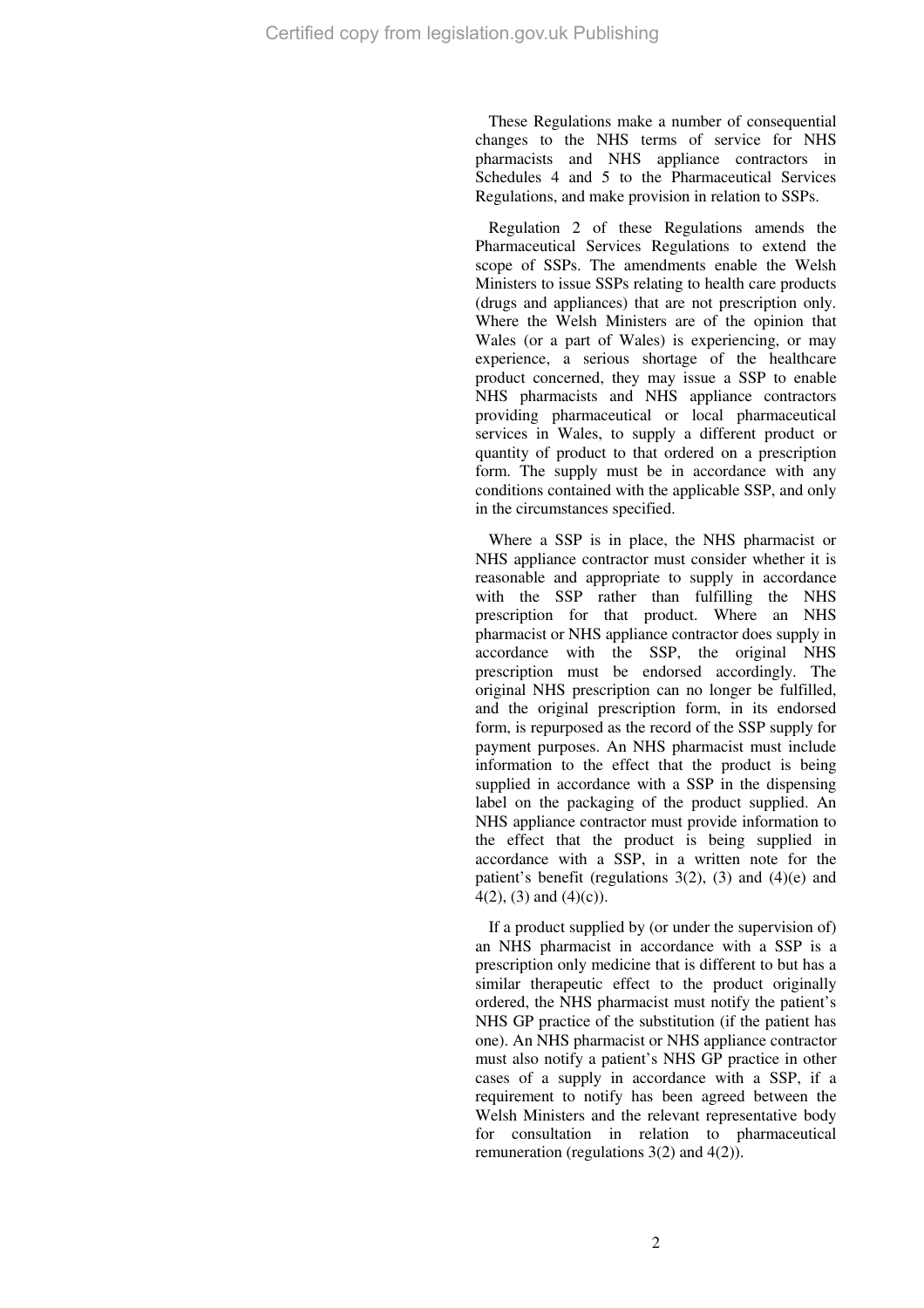If an NHS pharmacist or NHS appliance contractor does not think it reasonable or appropriate to supply in accordance with a SSP, but is unable to fulfil the original prescription with reasonable promptness (the normal timescale required for fulfilling prescriptions), they will not breach the NHS terms of service if the original prescription is nevertheless fulfilled within a reasonable timescale (regulations 3(2) and 4(2)).

Where an NHS pharmacist or NHS appliance contractor does not think it reasonable or appropriate to supply in accordance with a SSP but cannot fulfil the original prescription within a reasonable timescale, they may refuse to dispense the product in question. If they do refuse to do so, they must provide the patient or the patient's representative with appropriate advice, as necessary, about reverting to the prescriber for the prescriber to review the patient's treatment (regulations  $3(5)$  and  $4(5)$ ).

The Welsh Ministers' Code of Practice on the carrying out of Regulatory Impact Assessments was considered in relation to these Regulations. As a result, a regulatory impact assessment has been prepared as to the likely costs and benefits of complying with these Regulations. A copy can be obtained from Welsh Government, Cathays Park, Cardiff, CF10 3NQ and is published on www.gov.wales.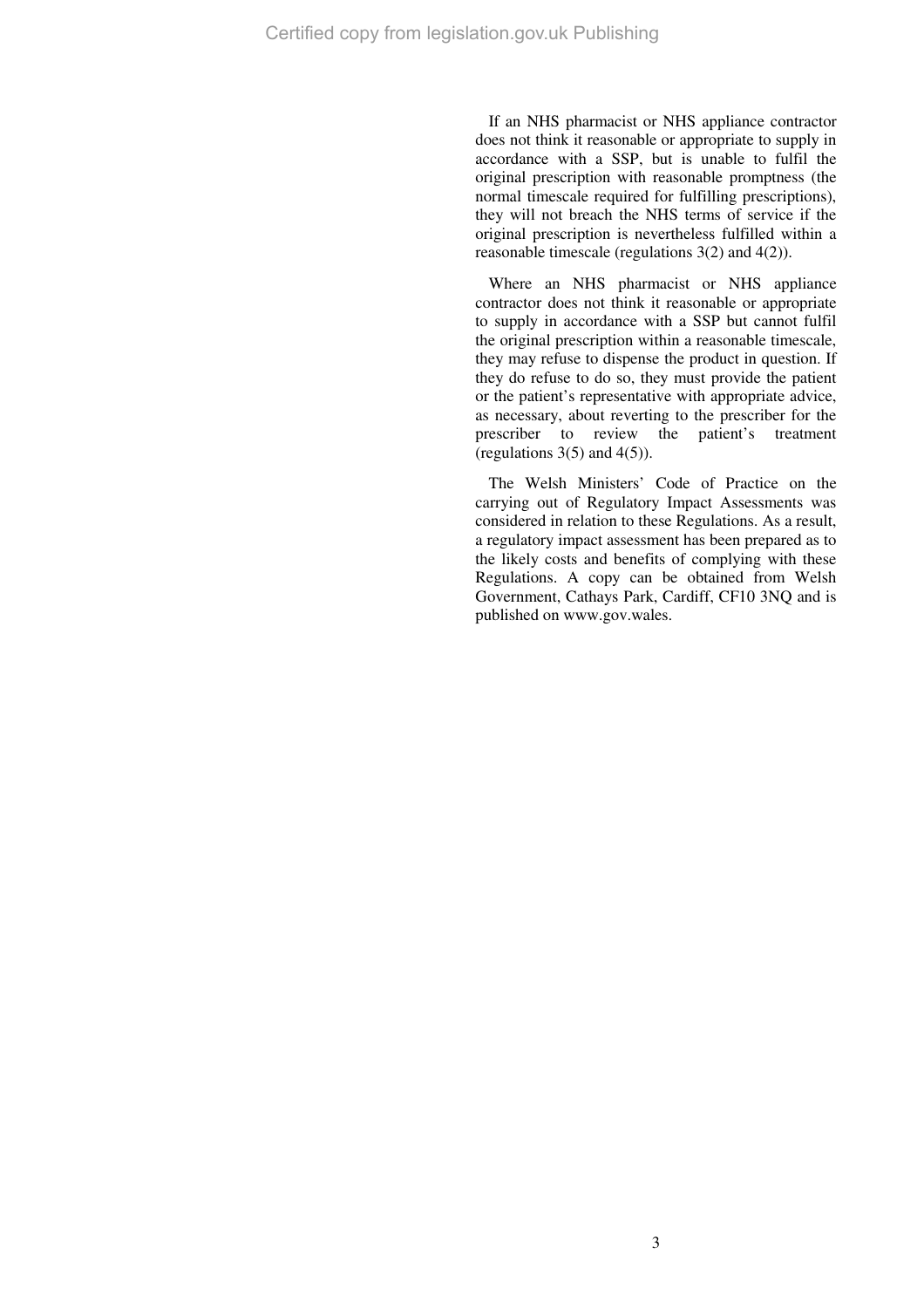WELSH STATUTORY I N S T R U M E N T S

## **2019 No. 1330 (W. 229)**

# **NATIONAL HEALTH SERVICE, WALES**

# The National Health Service (Amendments Relating to Serious Shortage Protocols) (Wales) Regulations 2019

*Made 8 October 2019* 

*Laid before the National Assembly for Wales 10 October 2019* 

*Coming into force 31 October 2019* 

The Welsh Ministers make the following Regulations in exercise of the powers conferred by sections 80(2), 83(6), and 203(9) and (10) of the National Health Service (Wales) Act 2006(**1**).

### **Title, commencement and interpretation**

**1.**—(1) The title of these Regulations is the National Health Service (Amendments Relating to Serious Shortage Protocols) (Wales) Regulations 2019.

(2) These Regulations come into force on 31 October 2019.

(3) In these Regulations, "the Pharmaceutical Services Regulations" means the National Health Service (Pharmaceutical Services) (Wales) Regulations 2013(**2**).

 $\overline{a}$ 

<sup>(</sup>**1**)  $2006 \text{ c. } 42.$ <br>(**2**)  $S.I. 2013/8$ 

<sup>(</sup>**2**) S.I. 2013/898 (W. 102), amended by S.I. 2014/2291 (W. 226), S.I. 2016/696, S.I. 2016/1221 (W. 292), S.I. 2019/149 (W. 34) and S.I. 2019/917 (W. 162). It is prospectively amended by S.I. 2019/1094.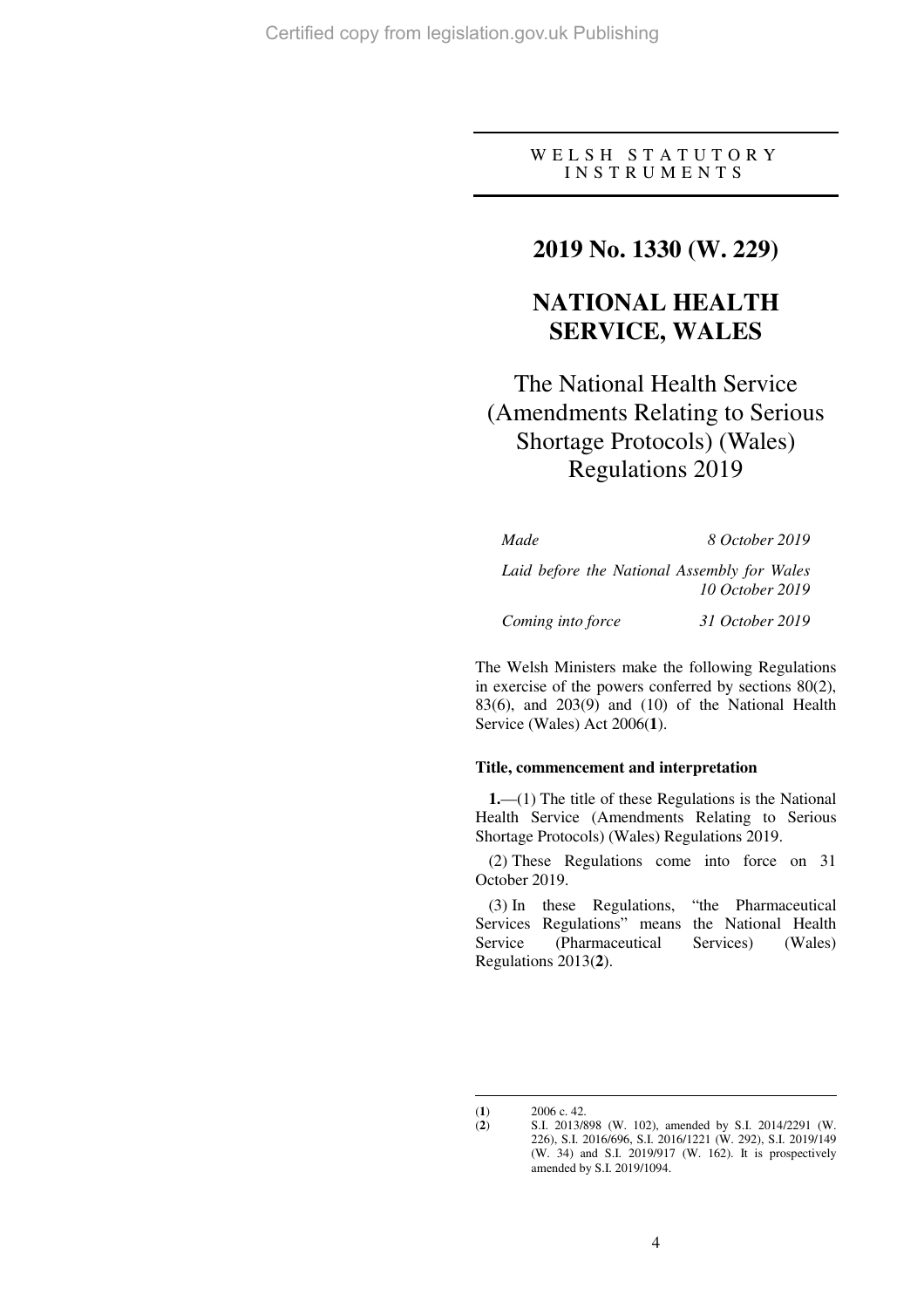### **Amendment of regulation 2 of the Pharmaceutical Services Regulations**

**2.**—(1) Regulation 2(1) of the Pharmaceutical Services Regulations(**1**) (interpretation) is amended as follows.

(2) At the appropriate places insert—

""serious shortage protocol" ("*protocol prinder difrifol*") means—

- (a) in the case of a prescription only medicine, a serious shortage protocol for the purposes of regulation 226A of the Human Medicines Regulations 2012(**2**) (sale etc. by a pharmacist in accordance with a serious shortage protocol); or
- (b) in the case of any other drug or appliance, a written protocol that—
	- (i) is issued by the Welsh Ministers in circumstances where Wales or any part of Wales is, in the opinion of the Welsh Ministers, experiencing or may experience a serious shortage of—
		- (aa) a specified drug or appliance, or
		- (bb) drugs or appliances of a specified description,
	- (ii) provides for the supply by an NHS pharmacist or an NHS appliance contractor providing pharmaceutical or local pharmaceutical services, where there is an order on a prescription form or a repeatable prescription for—
		- (aa) the specified drug or appliance, or
		- (bb) a drug or appliance of the specified description,

of a different product or quantity of product to the product or quantity of product ordered, subject to such conditions as may be specified in the protocol, and

 (iii) specifies the period for which, and the parts of Wales (which may be

 $(1)$ (**1**) Regulation 2 has been amended by S.I. 2014/2291 (W. 226), S.I. 2016/696, S.I. 2016/1221 (W. 292) and S.I. 2019/149 (W. 34), It is prospectively amended by S.I. 2019/1094.

<sup>(</sup>**2**) S.I. 2012/1916; regulation 226A was inserted by S.I. 2019/62.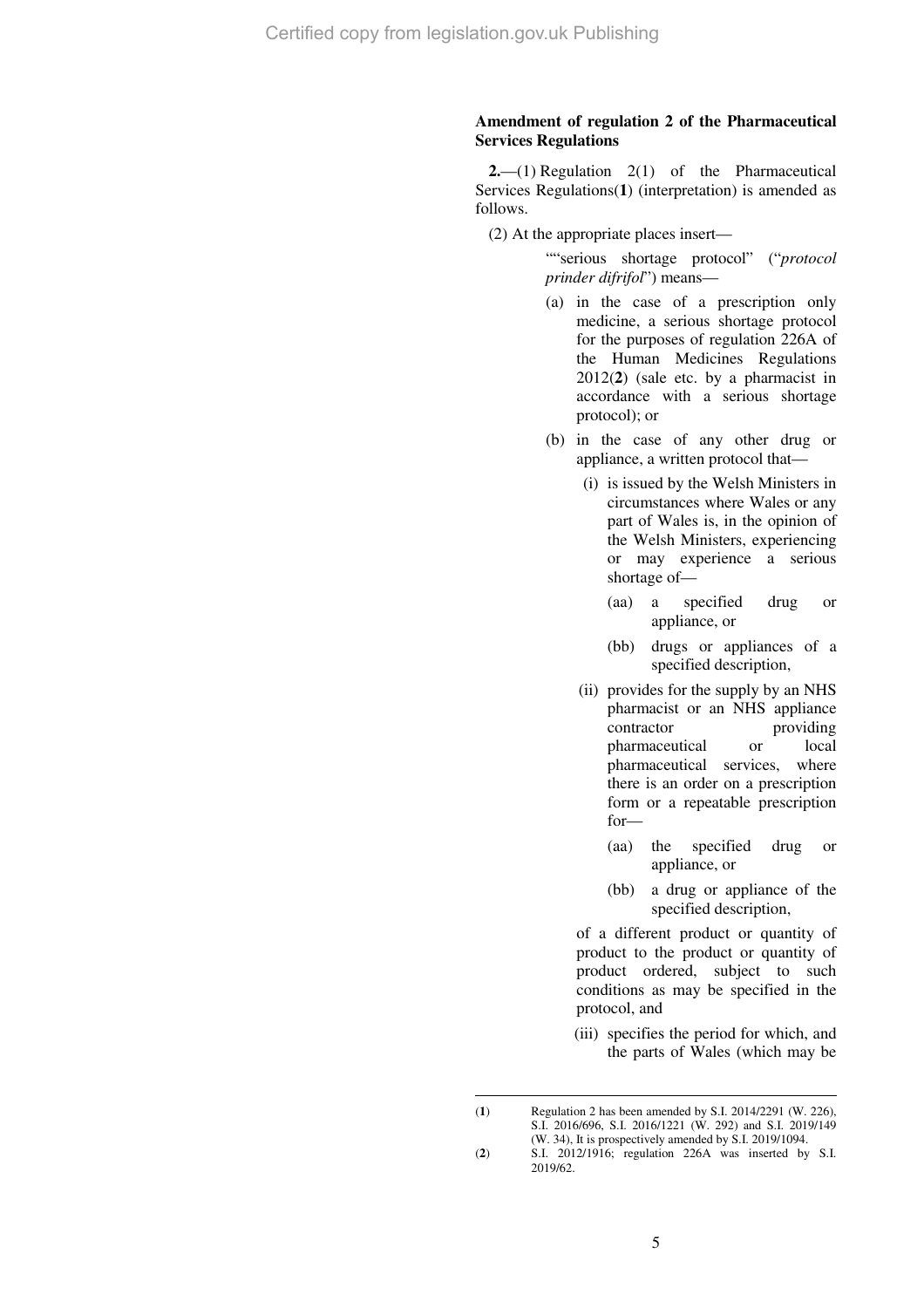all of Wales) in which, the protocol is to have effect;", and

""SSP" ("*PPD*") means a serious shortage protocol;".

### **Amendment of Schedule 4 to the Pharmaceutical Services Regulations**

**3.**—(1) Schedule 4 to the Pharmaceutical Services Regulations(**1**) (terms of service for NHS pharmacists who provide pharmaceutical services in particular by the provision of drugs) is amended as follows.

(2) After paragraph 5 (dispensing of drugs and appliances) insert—

#### **"Supply in accordance with a SSP**

**5A.—(1)** This sub-paragraph applies where—

- (a) a person requests a drug or appliance from an NHS pharmacist in accordance with a prescription form or repeatable prescription; and
- (b) a SSP has effect in respect of—
	- (i) the requested drug or appliance, or
	- (ii) drugs or appliances of a specified description, and the requested drug or appliance is of that description.

(2) Where sub-paragraph (1) applies, the NHS pharmacist must consider whether it is reasonable and appropriate to supply in accordance with the SSP instead of in accordance with the prescription form or repeatable prescription.

(3) Where sub-paragraph (1) applies, the NHS pharmacist may provide a different product or quantity of product to the product or quantity of product ordered on the prescription form or repeatable prescription, where—

- (a) the NHS pharmacist is able to do so with reasonable promptness;
- (b) to do so is in accordance with the SSP; and
- (c) the supply of a different product or quantity of product to that ordered by the prescriber is by or under the direct supervision of a registered pharmacist who is of the opinion, in the exercise of their professional skill and judgement, that supplying a different product or quantity of product to that ordered by

 $\overline{a}$ 

<sup>(</sup>**1**) Schedule 4 has been amended by S.I. 2019/917 (W. 162).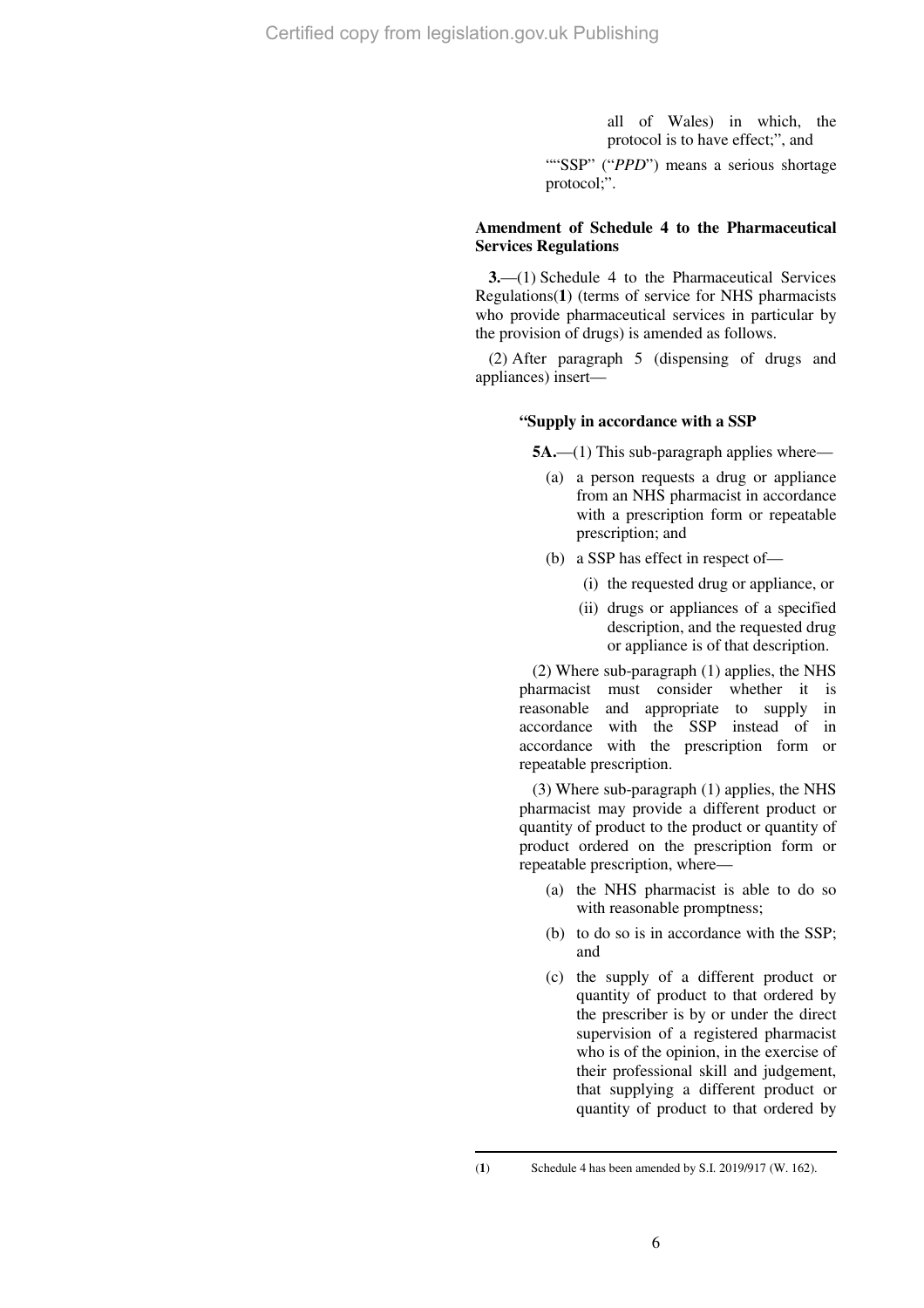the prescriber is reasonable and appropriate.

(4) Where an NHS pharmacist, in accordance with sub-paragraph (3), provides a different product or quantity of product to that ordered by the prescriber—

- (a) the registered pharmacist mentioned in sub-paragraph (3)(c) must endorse the prescription or the associated batch issue accordingly (if the manner for making the endorsement is provided for in the Drug Tariff, in the manner provided for in the Drug Tariff), and the prescription or associated batch issue as so endorsed is treated as being the prescription for product reimbursement purposes (even though the supply is not in pursuance of that prescription); and
- (b) if the patient to or for whom the product is provided is on a patient list, and the supply—
	- (i) by virtue of regulation  $226A(5)(c)(iii)$  of the Human Medicines Regulations 2012 (sale etc. by a pharmacist in accordance with a serious shortage protocol), is of a prescription only medicine that is different to but has a similar therapeutic effect to the product ordered by the prescriber, or
	- (ii) is of any other type, and the Welsh Ministers and the person who is, for the time being, the person consulted under section 89(1)(a) of the 2006 Act(**1**) in respect of pharmaceutical remuneration of NHS pharmacists, acting jointly, have issued and publicised in such manner as they see fit a recommendation to the effect that, for clinical reasons, in the case of supplies of that type, providers of primary medical services should be notified of a supply to a patient on their patient list that is in accordance with a SSP instead of in accordance with a prescription form or repeatable prescription,

the NHS pharmacist must notify the provider of primary medical services on whose patient list the patient is, of

<sup>(</sup>**1**) *See* the definition of "the 2006 Act" in regulation 2(1) of the Pharmaceutical Services Regulations.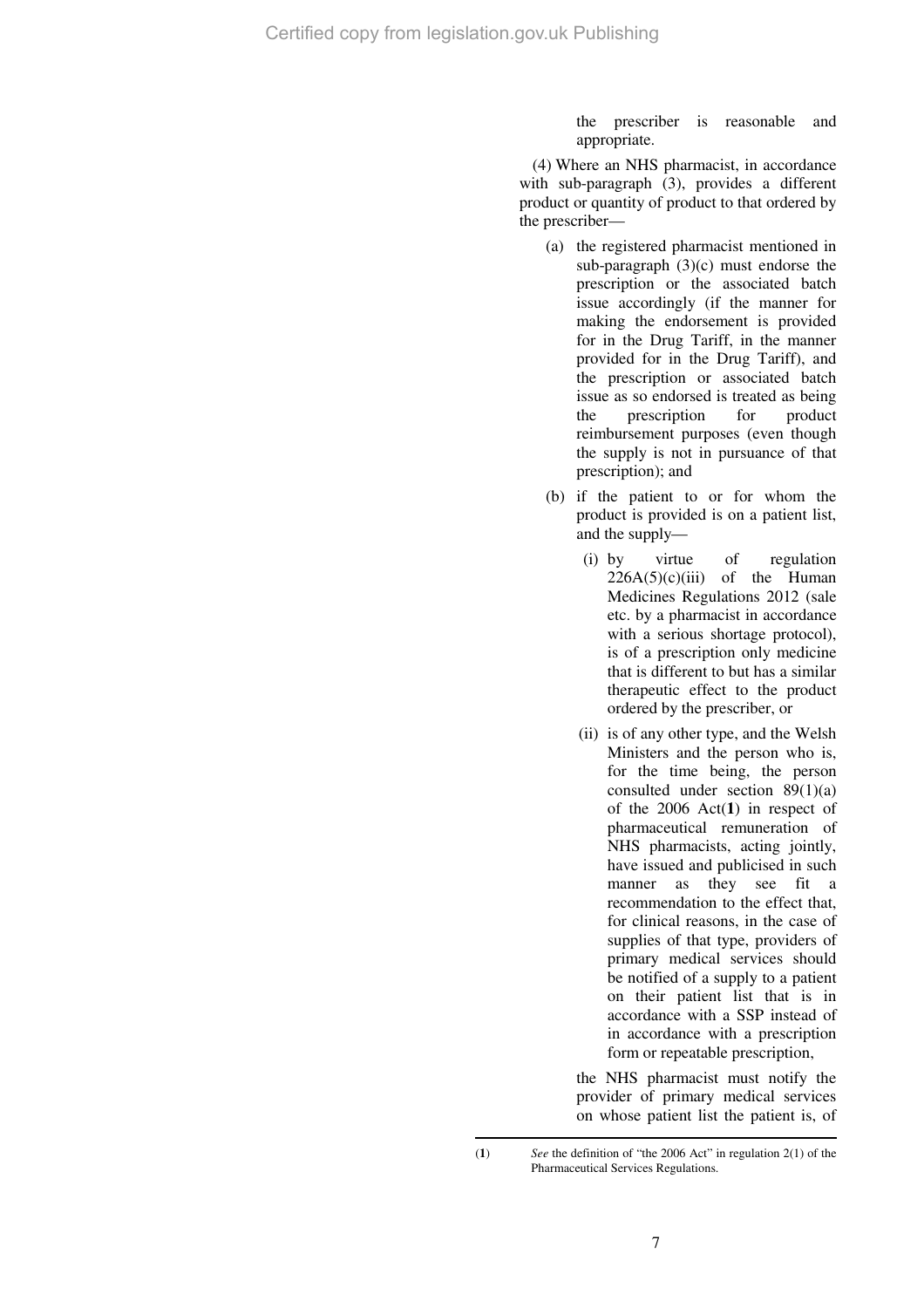the supply in accordance with the SSP instead of in accordance with the prescription form or repeatable prescription.

- (5) Where—
	- (a) sub-paragraph (1) applies;
	- (b) a registered pharmacist is of the opinion, in the exercise of their professional skill and judgement, that supplying a different product or quantity of product to that ordered by the prescriber is unreasonable or inappropriate; and
	- (c) the NHS pharmacist is able to supply the product or quantity of product ordered by the prescriber within a reasonable timescale but not with reasonable promptness,

the requirements to act with reasonable promptness in paragraph 5(1) and (2) are to be read as requirements to act within a reasonable timescale."

(3) In paragraph 7 (preliminary matters before providing ordered drugs or appliances), after subparagraph (2) insert—

> "(3) Sub-paragraph (2) applies to the provision of a drug or appliance in accordance with a SSP as it does to the provision of a drug or appliance in accordance with a prescription form or a repeatable prescription (or an associated batch issue), and for these purposes, the prescription for product reimbursement purposes, as mentioned in paragraph 5A(4)(a), is treated as being the prescription in accordance with which the drug or appliance is provided (even though the supply is not in pursuance of that prescription)."

(4) In paragraph 8 (providing ordered drugs or appliances)—

- (a) in sub-paragraph (4), after "If the order is for" insert ", or a product to be provided in accordance with a SSP is,",
- (b) in sub-paragraph (5), after "If the order is for" insert ", or a product to be provided in accordance with a SSP is,",
- (c) in sub-paragraph (10), after "Where a drug is ordered by a prescriber" insert ", or is to be provided in accordance with a SSP,",
- (d) in sub-paragraph (14), for "this paragraph" substitute "paragraph 5, or provides under paragraph 5A", and
- (e) after sub-paragraph (14) insert—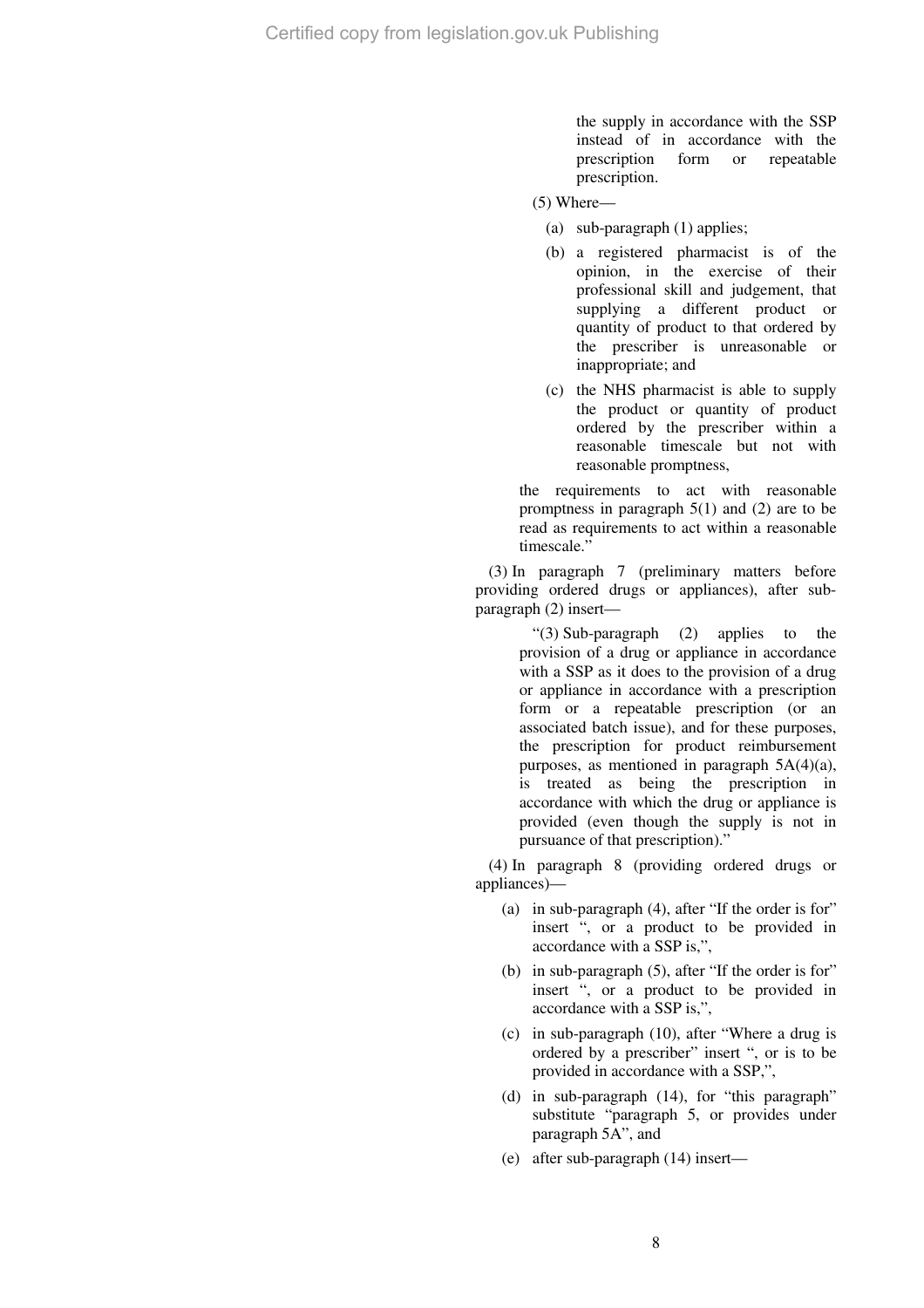"(15) Where an NHS pharmacist provides a drug or appliance under paragraph 5A, the NHS pharmacist must include in the dispensing label on the packaging of the product, for the patient's benefit, information to the effect that the product is being supplied in accordance with a SSP, identifying the particular SSP."

(5) In paragraph 9 (refusal to provide drugs or appliances ordered), after sub-paragraph (2) insert—

> "(2A) An NHS pharmacist must refuse to provide a drug or appliance ordered on a prescription form or a repeatable prescription where—

- (a) a SSP has effect in respect of—
	- (i) the requested drug or appliance, or
	- (ii) drugs or appliances of a specified description, and the requested drug or appliance is of that description; and
- (b) alternative provision has already taken place in accordance with the SSP.

(2B) An NHS pharmacist may refuse to provide a drug or appliance ordered on a prescription form or a repeatable prescription where—

- (a) a SSP has effect in respect of—
	- (i) the requested drug or appliance, or
	- (ii) drugs or appliances of a specified description, and the requested drug or appliance is of that description;
- (b) a registered pharmacist is of the opinion, in the exercise of their professional skill and judgement, that supplying a different product or quantity of product to that ordered by the prescriber is unreasonable or inappropriate; and
- (c) the NHS pharmacist is unable to provide the drug or appliance within a reasonable timescale,

but if the NHS pharmacist does refuse to do so, they must provide the patient or the person requesting the drug or appliance on behalf of the patient with appropriate advice, as necessary, about reverting to the prescriber for the prescriber to review the patient's treatment."

(6) In paragraph 10(2) (further activities to be carried out in connection with the provision of dispensing services), after "under paragraph 4, an NHS pharmacist is unable" insert "(having regard to any relevant SSP)".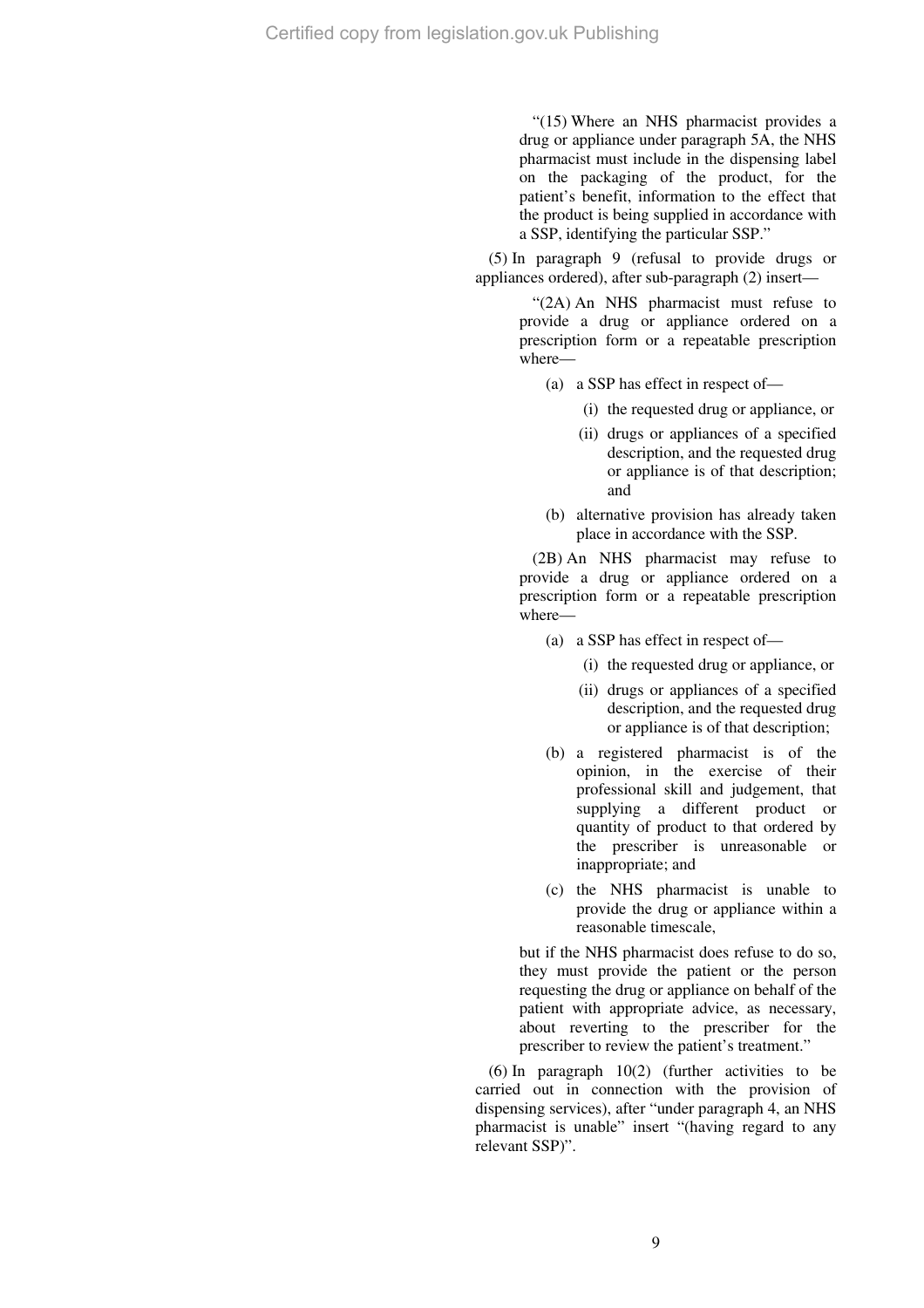### **Amendment of Schedule 5 to the Pharmaceutical Services Regulations**

**4.**—(1) Schedule 5 to the Pharmaceutical Services Regulations(**1**) (terms of service for NHS appliance contractors who provide pharmaceutical services only by the provision of appliances) is amended as follows.

(2) After paragraph 4 (dispensing of appliances) insert—

### **"Supply in accordance with a SSP**

**4A.**—(1) This sub-paragraph applies where—

- (a) a person requests an appliance from an NHS appliance contractor in accordance with a prescription form or repeatable prescription; and
- (b) a SSP has effect in respect of—
	- (i) the requested appliance, or
	- (ii) appliances of a specified description, and the requested appliance is of that description.

(2) Where sub-paragraph (1) applies, an NHS appliance contractor must consider whether it is reasonable and appropriate to supply in accordance with the SSP instead of in accordance with the prescription form or repeatable prescription.

(3) Where sub-paragraph (1) applies, an NHS appliance contractor may provide a different product or quantity of product to the product or quantity of product ordered on the prescription form or repeatable prescription, where—

- (a) the NHS appliance contractor is able to do so with reasonable promptness;
- (b) to do so is in accordance with the SSP; and
- (c) the NHS appliance contractor is of the opinion that supplying a different product or quantity of product to that ordered by the prescriber is reasonable and appropriate.

(4) Where an NHS appliance contractor, in accordance with sub-paragraph (3), provides a different product or quantity of product to that ordered by the prescriber—

(a) the NHS appliance contractor must endorse the prescription or the associated batch issue accordingly (if the manner for making the endorsement is provided for in the

 $\overline{a}$ 

<sup>(</sup>**1**) Schedule 5 has been amended by S.I. 2019/917 (W. 162).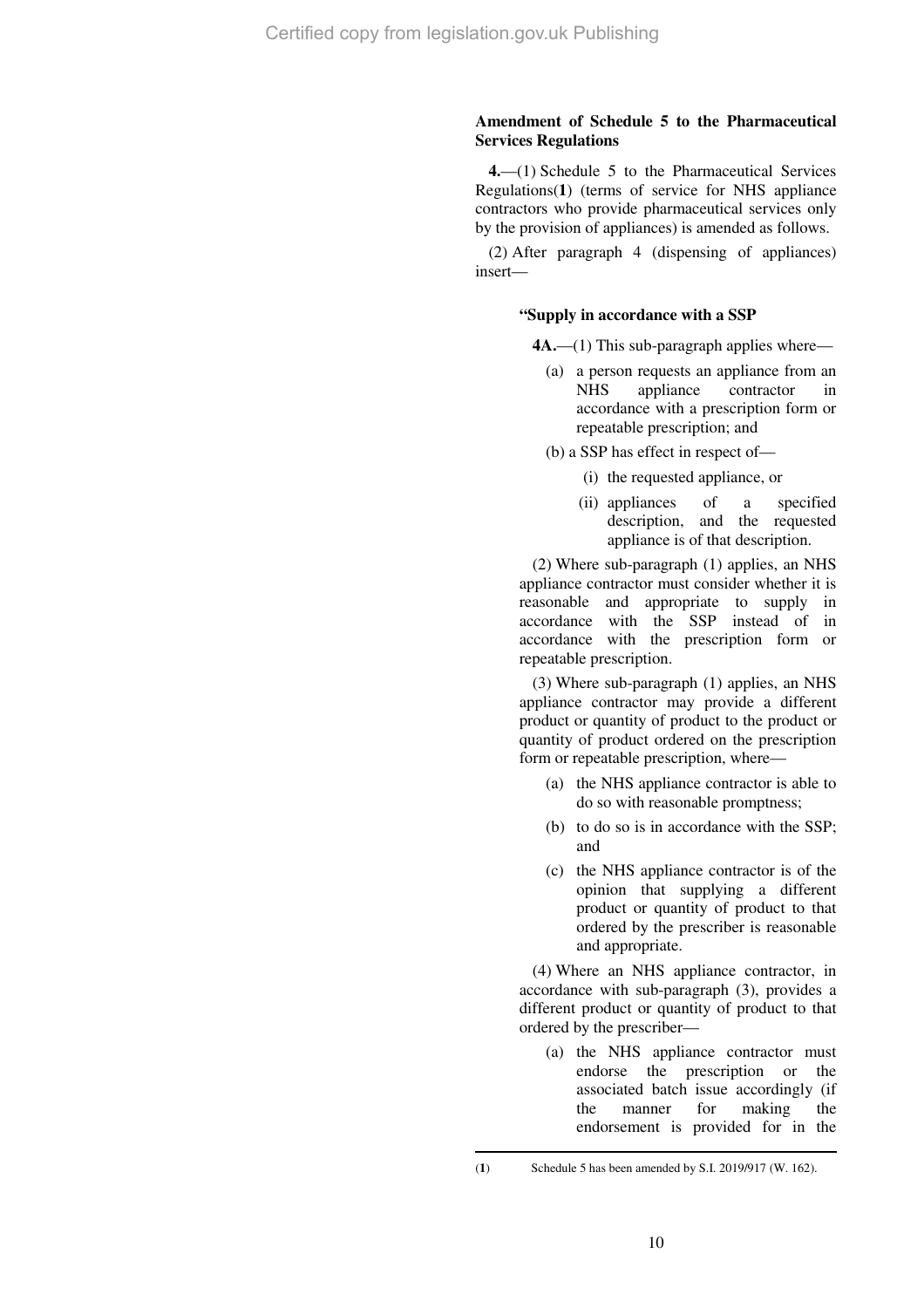Drug Tariff, in the manner provided for in the Drug Tariff), and the prescription or associated batch issue as so endorsed is treated as being the prescription for product reimbursement purposes (even though the supply is not in pursuance of that prescription); and

- (b) if—
	- (i) the patient to or for whom the product is provided is on a patient list, and
	- (ii) the supply is of a type in relation to which the Welsh Ministers and the person who is, for the time being, the person consulted under section  $89(1)(a)$  of the 2006 Act in respect of pharmaceutical remuneration of NHS appliance contractors, acting jointly, have issued and publicised in such manner as they see fit a recommendation to the effect that, for clinical reasons, in the case of supplies of that type, providers of primary medical services should be notified of a supply to a patient on their patient list that is in accordance with a SSP instead of in accordance with a prescription form or repeatable prescription,

the NHS appliance contractor must notify the provider of primary medical services on whose patient list the patient is, of the supply in accordance with a SSP instead of in accordance with a prescription form or repeatable prescription.

- (5) Where—
	- (a) sub-paragraph (1) applies;
	- (b) an NHS appliance contractor is of the opinion that supplying a different product or quantity of product to that<br>ordered by the prescriber is ordered by the prescriber is unreasonable or inappropriate; and
	- (c) the NHS appliance contractor is able to supply the product or quantity of product ordered by the prescriber within a reasonable timescale but not with reasonable promptness,

the requirement to act with reasonable promptness in paragraph 4(2) is to be read as a requirement to act within a reasonable timescale."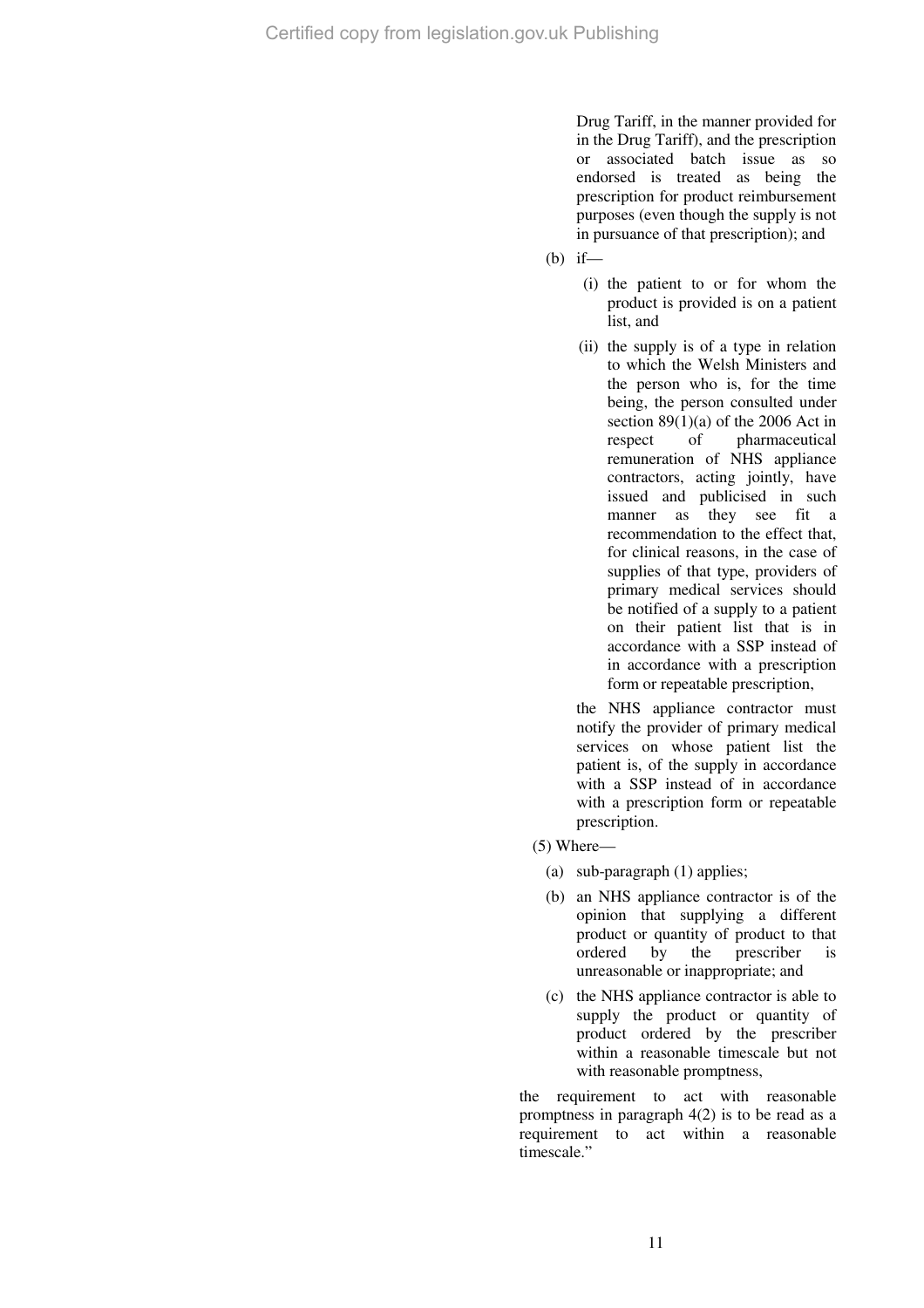(3) In paragraph 6 (preliminary matters before providing appliances), after sub-paragraph (3) insert—

> "(3A) Sub-paragraph (3) applies to the provision of an appliance in accordance with a SSP as it applies to the provision of an appliance in accordance with a prescription form or a repeatable prescription (or an associated batch issue), and for these purposes the prescription for product reimbursement purposes, as mentioned in paragraph 4A(4)(a), is treated as being the prescription in accordance with which the appliance is provided (even though the supply is not in pursuance of that prescription)."

- (4) In paragraph 7 (providing appliances)—
	- (a) in sub-paragraph (2), after "If the order is for" insert ", or a product to be provided in accordance with a SSP is,",
	- (b) in sub-paragraph (3), after "If the order is for" insert ", or a product to be provided in accordance with a SSP is,", and
	- (c) after sub-paragraph (3) insert—

"(4) Where an NHS appliance contractor provides an appliance under paragraph 4A, the NHS appliance contractor must include with it in a written note, for the patient's benefit, information to the effect that the product is being supplied in accordance with a SSP, identifying the particular SSP."

(5) In paragraph 8 (refusal to provide appliances ordered), after sub-paragraph (1) insert—

> "(1A) An NHS appliance contractor must refuse to provide an appliance ordered on a prescription form or a repeatable prescription where—

- (a) a SSP has effect in respect of—
	- (i) the requested appliance, or
	- (ii) appliances of a specified description, and the requested appliance is of that description; and
- (b) alternative provision has already taken place in accordance with the SSP.

(1B) An NHS appliance contractor may refuse to provide an appliance ordered on a prescription form or a repeatable prescription where—

- (a) a SSP has effect in respect of—
	- (i) the requested appliance, or
	- (ii) appliances of a specified description, and the requested appliance is of that description;